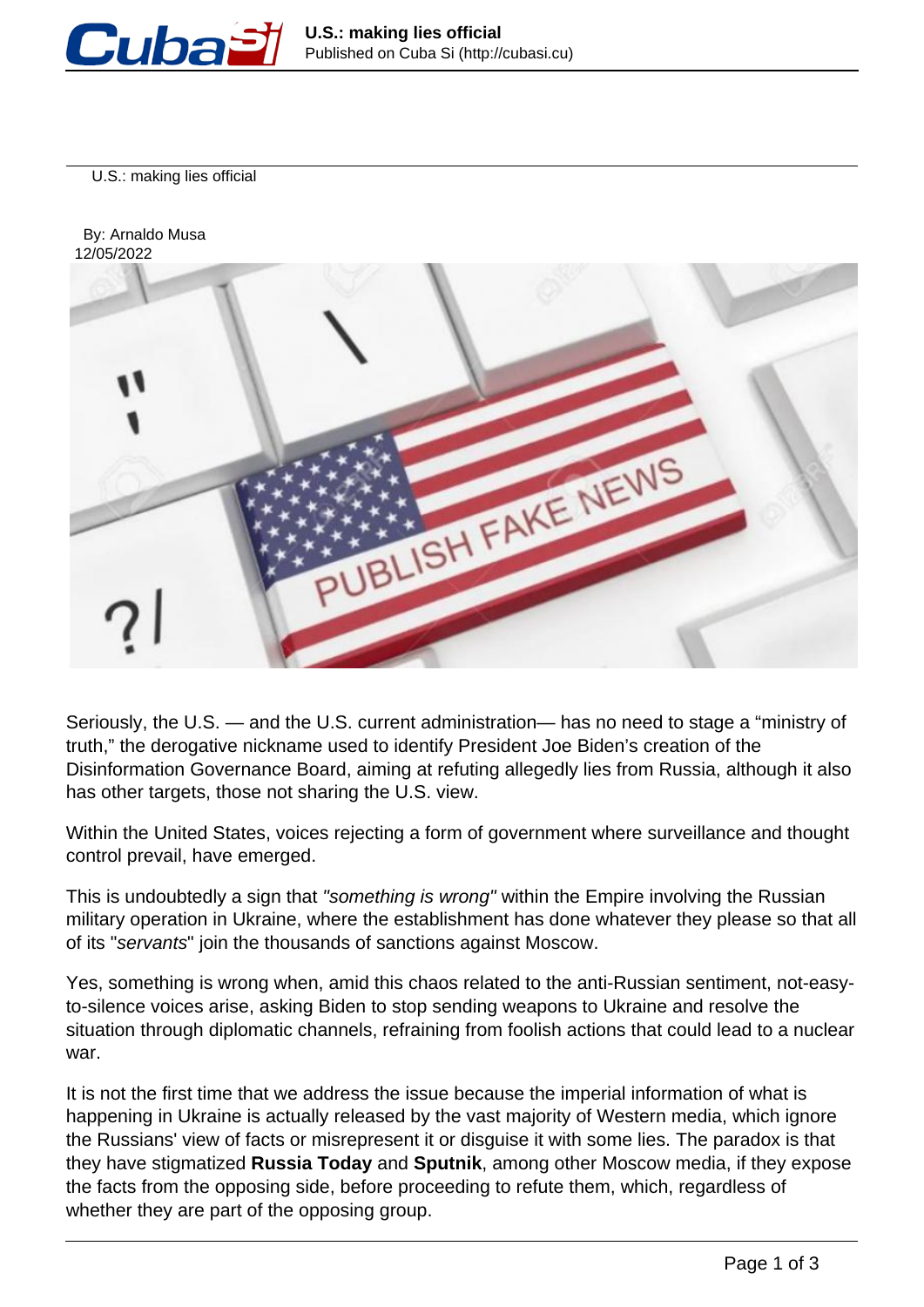Sometimes, as can be seen on **Actualidad.rt.com**, this media allows the enemy to share its opinion and users can draw their own conclusions.

The "ministry of truth" created by Biden and chaired by a Democrat, something that Republicans do not see favorably, is attached to the Department of Homeland Security, and would be in charge of "refuting" the alleged disinformation on various issues, such as migration on the border with Mexico or news coming from Russia. That is what was officially said.

Reactions have been immediate. Someone as untrustworthy as Florida Governor Ron DeSantis stated that "what they want to do is put out false narratives without people being able to speak up or fight back." He mentioned that the goal is to "advocate closures due to COVID-19" or defend the closure of schools without supporting evidence, which also reveals the stubborn character of the discrepant individual.

The decision of the Democratic Administration is alarming, because there have been similar examples of the use of propaganda for political and ideological purposes throughout history. This violates in every possible way the right to free thought.

## **WHEN INJUSTICE IS PLANNED**

Cuba

If anyone remembers that Adolf Hitler used it through his propaganda machine supervised by Joseph Goebbels, it should be known that these situations occur when the U.S. prepares for a full-scale aggression — always against small nations — such as that of 2003 against Irak, with the false excuse they owned nuclear weapons, under one of the most reactionary Republican presidents ever.

Everything was carefully planned, with well-targeted propaganda, and not a single media outlet, including the "unbiased" **New York Times** and **The Washington Post**, echoed it, until the beginning of the aggression, invasion, and occupation. Everything was portrayed as a "comic" on American television.

Those "beautiful" lights falling on Baghdad were Tomahawk missiles, one of which, in the first few minutes of the aggression, managed to hit a bunker and killed mothers with their children, nearly 300 people.

That is what the US media is for, disinformation wizards that are only "unbiased" to remove the dirty laundry from the factions that are vying for power, empowering some to the detriment of others.

Another eye-popping point within the Democratic announcement is the person who will chair the new Disinformation Governance Board. This is Nina Jankowicz, listed as an "internationally recognized expert on disinformation and democratization." She is associated with the Democratic Party and has conducted studies on "sexualized misinformation."

She previously came to say that "gender misinformation" is a "national security problem" that, moreover, could prevent women from running for office. She produced a report in which she portrayed "the mockery" against Vice President Kamala Harris during the 2020 presidential election. She is also an advocate for figures such as Congresswomen Alexandria Ocasio-Cortez and Ilhan Omar, known to represent the less reactionary spectrum.

Then, many believe that the U.S. is witnessing the birth of its own "ministry of truth." Jankowicz asserts that the Board's role is to "uphold the Department's commitment to protecting freedom